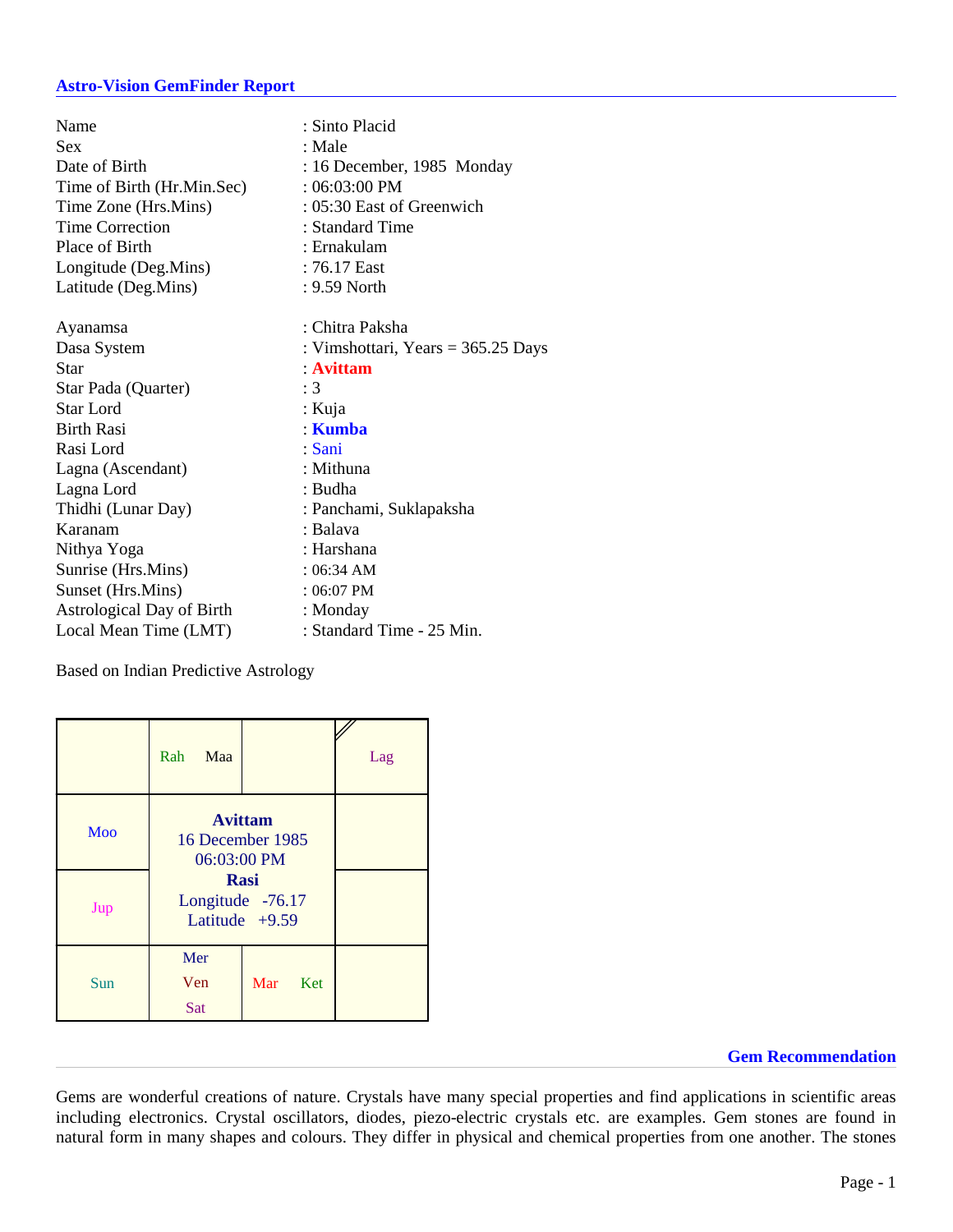are cut and polished to give the required beauty and shine.

From ancient times scholars have associated gems with planets, based on the colour and the effect that is produced by wearing the same. Not only the Indians but Chinese and Egyptians believed in the mystical and therapeutic qualities of gem stones.

The science of gems and astrology is now brought closer to the common man as a result of the research work done by Astro-Vision.

Dasa balance at birth = Kuja 3 Years, 1 Months, 26 Days

## **Summary Information on Vimshottari Dasa Periods**

Age at which dasa changes

| <b>Dasa</b>   | <b>Start Age</b> |           |         |
|---------------|------------------|-----------|---------|
| Rahu          | 3 Years,         | 1 Months, | 26 Days |
| Guru          | 21 Years,        | 1 Months, | 26 Days |
| Sani          | 37 Years,        | 1 Months, | 26 Days |
| <b>Budha</b>  | 56 Years,        | 1 Months, | 26 Days |
| Ketu          | 73 Years,        | 1 Months, | 26 Days |
| <b>Shukra</b> | 80 Years,        | 1 Months, | 26 Days |

#### **Shadbala Table**

| Moo                            | <b>Sun</b> | <b>Mer</b> | <b>Ven</b> | <b>Mar</b> | Jup    | <b>Sat</b>                  |
|--------------------------------|------------|------------|------------|------------|--------|-----------------------------|
| <b>Total Shadbala</b>          |            |            |            |            |        |                             |
| 396.39                         | 523.27     | 386.64     | 288.51     | 383.88     | 309.37 | 396.76                      |
| <b>Total Shadbala in Rupas</b> |            |            |            |            |        |                             |
| 6.61                           | 8.72       | 6.44       | 4.81       | 6.40       | 5.16   | 6.61                        |
| <b>Minimum Requirement</b>     |            |            |            |            |        |                             |
| 6.00                           | 5.00       | 7.00       | 5.50       | 5.00       | 6.50   | 5.00                        |
| <b>Shadbala Ratio</b>          |            |            |            |            |        |                             |
| 1.10                           | 1 74       | 0.92       | 0.87       | 1.28       | 0.79   | 1.32                        |
| <b>Relative Rank</b>           |            |            |            |            |        |                             |
|                                |            | 5          | 6          | 3          |        | $\mathcal{D}_{\mathcal{L}}$ |

## **Analysis**

The strength of planets in the horoscope is judged by the shadbala.

Three planets are weak with shadbala ratio less than 1.

The weakest planet is Guru

#### **Benefic Lordships :**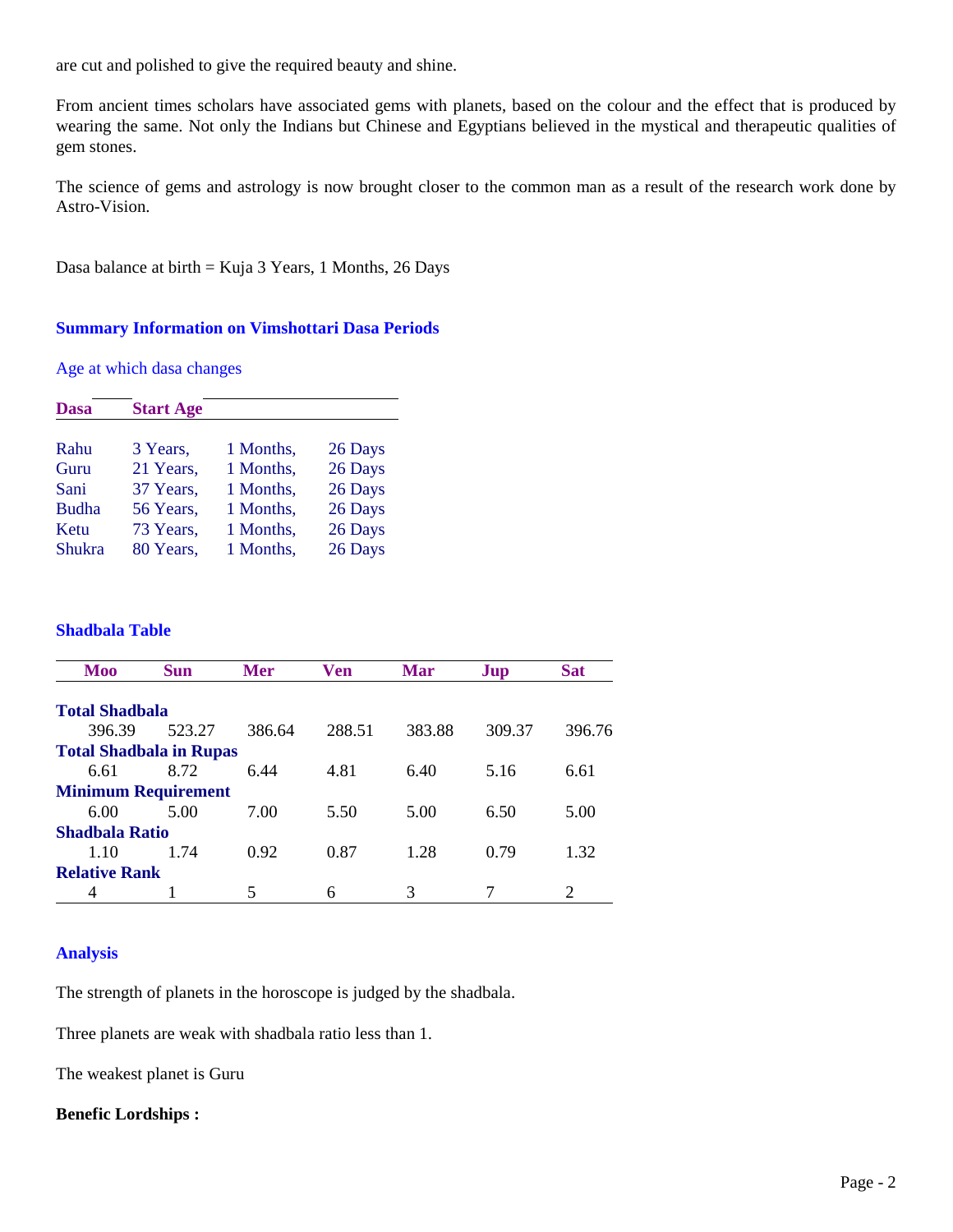Lagna lord is Budha Lagna lord is weak Lagna lord is afflicted Rasi lord is Sani Fifth lord is Shukra Fifth lord is weak Fifth lord is afflicted Fifth house is afflicted Ninth lord is Sani

# **Malefic Lordships :**

Sixth lord is Kuja Eighth lord is Sani

Gem selection is made after a careful analysis of the lorships of houses and strength of planets. 'Anukul-graha' (favourable planet) selection system is applied to find the most beneficial gem for the horoscope.

# **Gem Prescription**

| <b>1.Planet</b>                  | : Shukra  |
|----------------------------------|-----------|
| Gem                              | : Diamond |
| Weight in carats: above 15 cents |           |



Set the stone in a gold ring Wear on right hand small finger Start wearing from a Friday, 15 minutes after sunrise

Diamond is a precious stone. It is crystalline carbon. Hardness is 10. Occurs in South Africa, India, Brazil, Syberia, Urals and Sierra Leone. Diamond is found in different shades and colours. Usually Diamond has blue or slightly yellow tint. It is a costly gem and in India it enjoys the reputation of being especially auspicious. Moreover, it is believed to be most effective if it is received as a gift from some one close to you. Diamond is ruled by Venus. It releases indigo blue cosmic rays and is a cold gem.

It is important that you buy Diamond from a very reliable source to ensure that there are no defects in the gem. If you are looking for cheaper substitutes for Diamond you can buy White Sapphire, White Coral, Rock Crystal or Tourmaline. However these substitutes should be of higher caret weight compared to Diamond.

# **Precautions**

Having got the right recommendation of Gem it will be proven useful only if you strictly follow the precautions mentioned here.

# **Quality of Gem and its fixing**